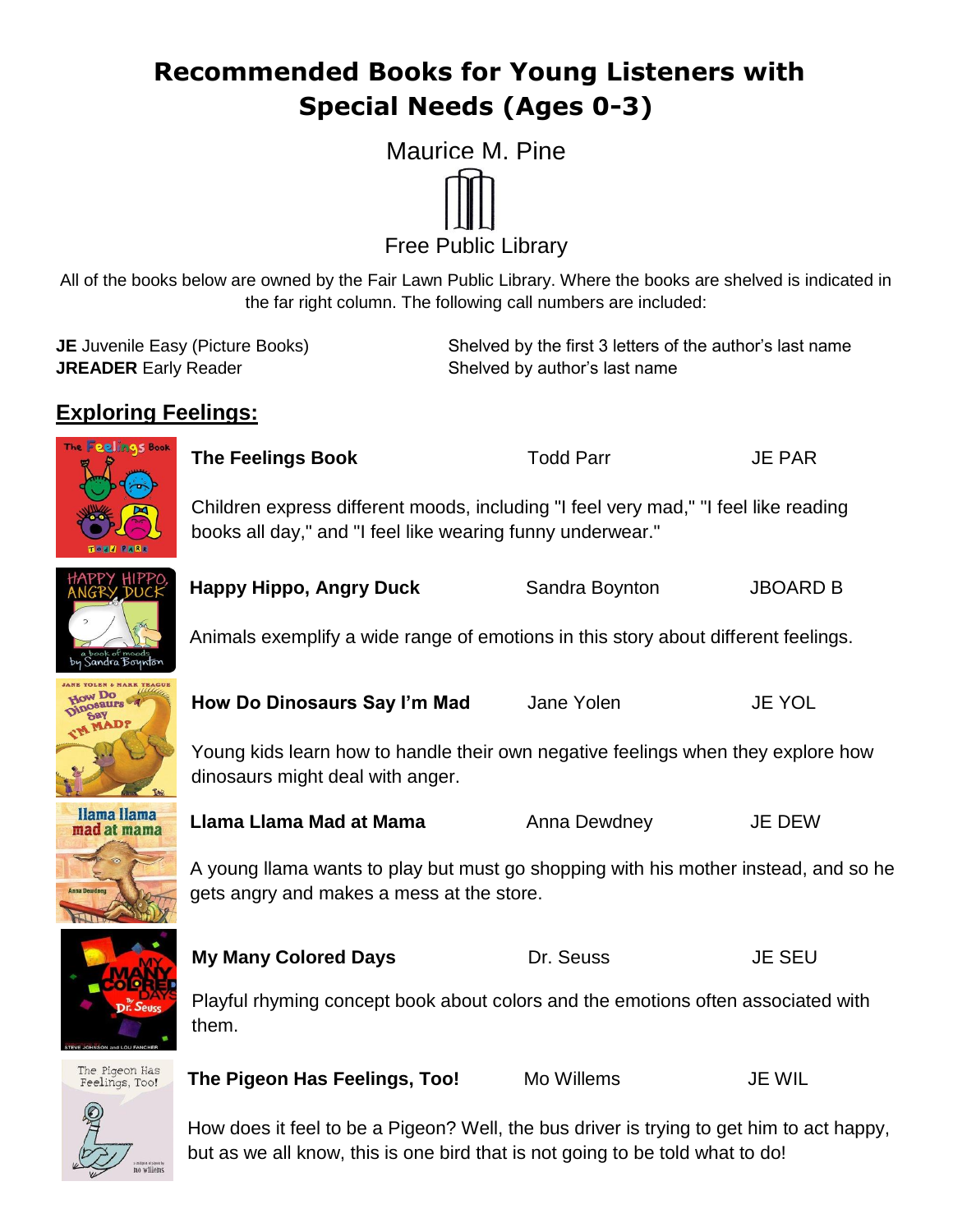



A young guinea pig describes situations that make him sad, how it feels to be sad, and how he can feel better.



**When Sophie Gets...Angry Molly Bang Gets... Angry** 

A young girl is upset and doesn't know how to manage her anger but takes the time to cool off and regain her composure.

#### **Fears:**



**Bear Feels Scared The Carma Wilson Constructs Heart Feels Scared The Karma Wilson Constructs JE WIL** Bear's animal friends come to his rescue when he becomes lost and frightened in the woods.



**Can't You Sleep Little Bear** Martin Waddell JE WAD

When bedtime comes Little Bear is afraid of the dark, until Big Bear brings him lights and love.



A monster appears and disappears in a series of die-cut designs.



**GO AWAY, BIG GREEN MONSTER!** 

**I Used to Be Afraid Laura Seeger JE SEE** 

Explores the many forms fear can take and the importance of overcoming it.



Little Old Lady...Anything Linda Williams JE WIL

A little old lady who is not afraid of anything must deal with a pumpkin head, a tall black hat, and other spooky objects that follow her through the dark woods trying to scare her.



**Peep + Egg: I'm Not Hatching Laura Gehl JE GEH** 

Peep can't wait for Egg to hatch so they can have fun together, but Egg isn't quite ready yet.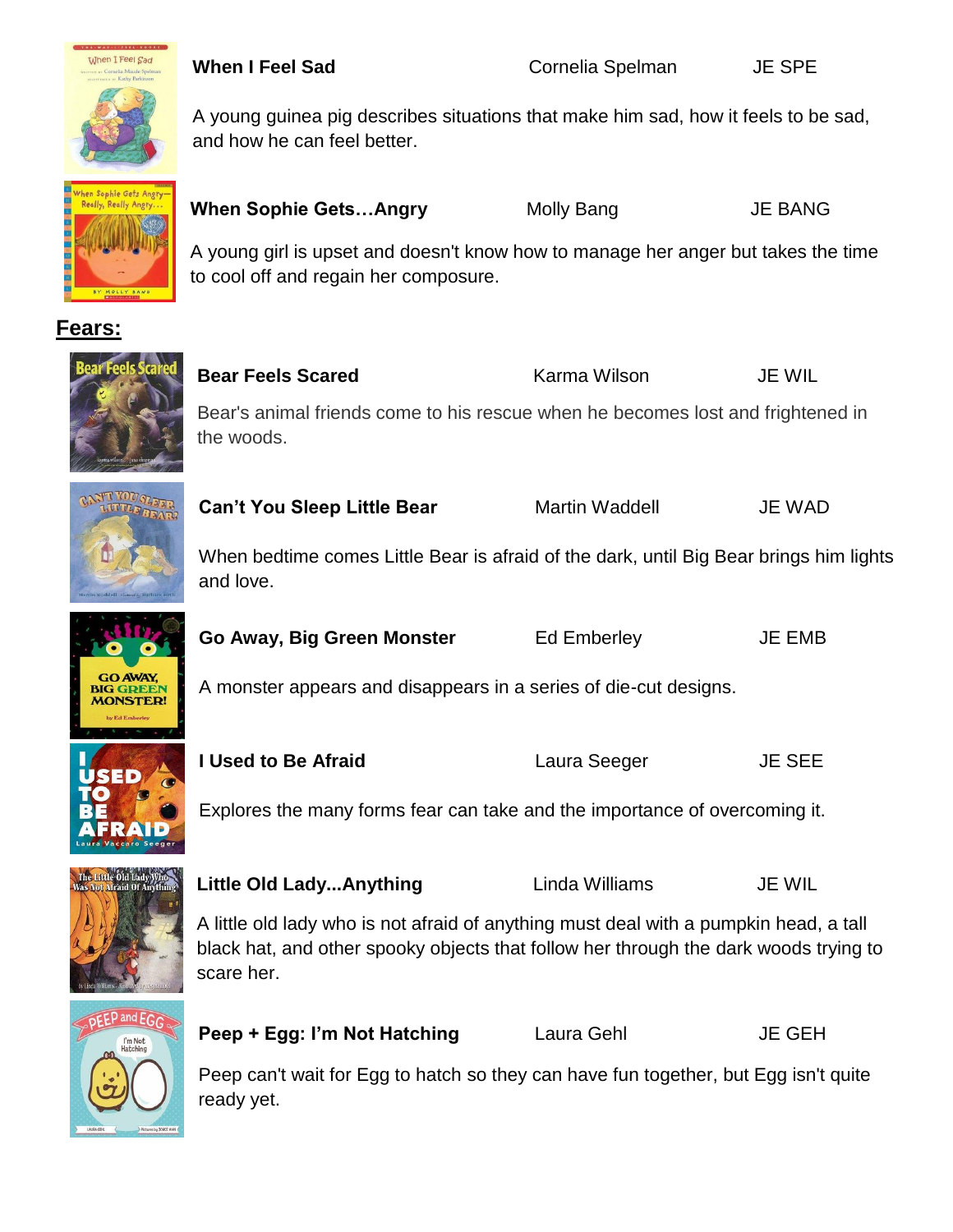

### **Friendship:**

When thunder shakes his house and rain pounds the windows, Bear is frightened. But comforting his Mama, Papa, and Floppy helps make the storm seem not so scary.

**Stormy Night** Salina Yoon **Salina Yoon** JE YOO

# BLOCKS

Ruby has red blocks and Benji has blue blocks. They both build with their blocks, until Benji takes one of Ruby's red blocks and then all the blocks CRASH to the floor. How will they learn to play together?

**Blocks** Irene Dickson JE DIC



**Can I Play Too?** Mo Willems JREADER WIL

Elephant and Piggie learn to play catch with their new friend Snake.



**Gossie & Gertie COLIVIER COLIVIER DUNE Olivier Dunrea** JE DUN, JBOARD D

Gossie and Gertie are best friends and everywhere Gossie goes, Gertie goes too- except when she doesn't, and sometimes that's even better.



**How Do Dinosaurs Stay Friends** Jane Yolen JE YOL

A young dinosaur shows how to stay friends even after having a terrible fight with his very best friend.



**Little Blue + Little Yellow** Leo Lionni JBOARD L

The friendship of two children illustrates how colors blend.



**Llama Llama and the Bully Goat** Anna Dewdney JE DEW

When Gilroy Goat starts teasing, Llama Llama has to remember his teacher's antibullying lessons.



**Llama Llama Time to Share** Anna Dewdney **JE DEW** 

When Nelly Gnu moves next door, Llama Llama has to learn to share his toys with the new kid.